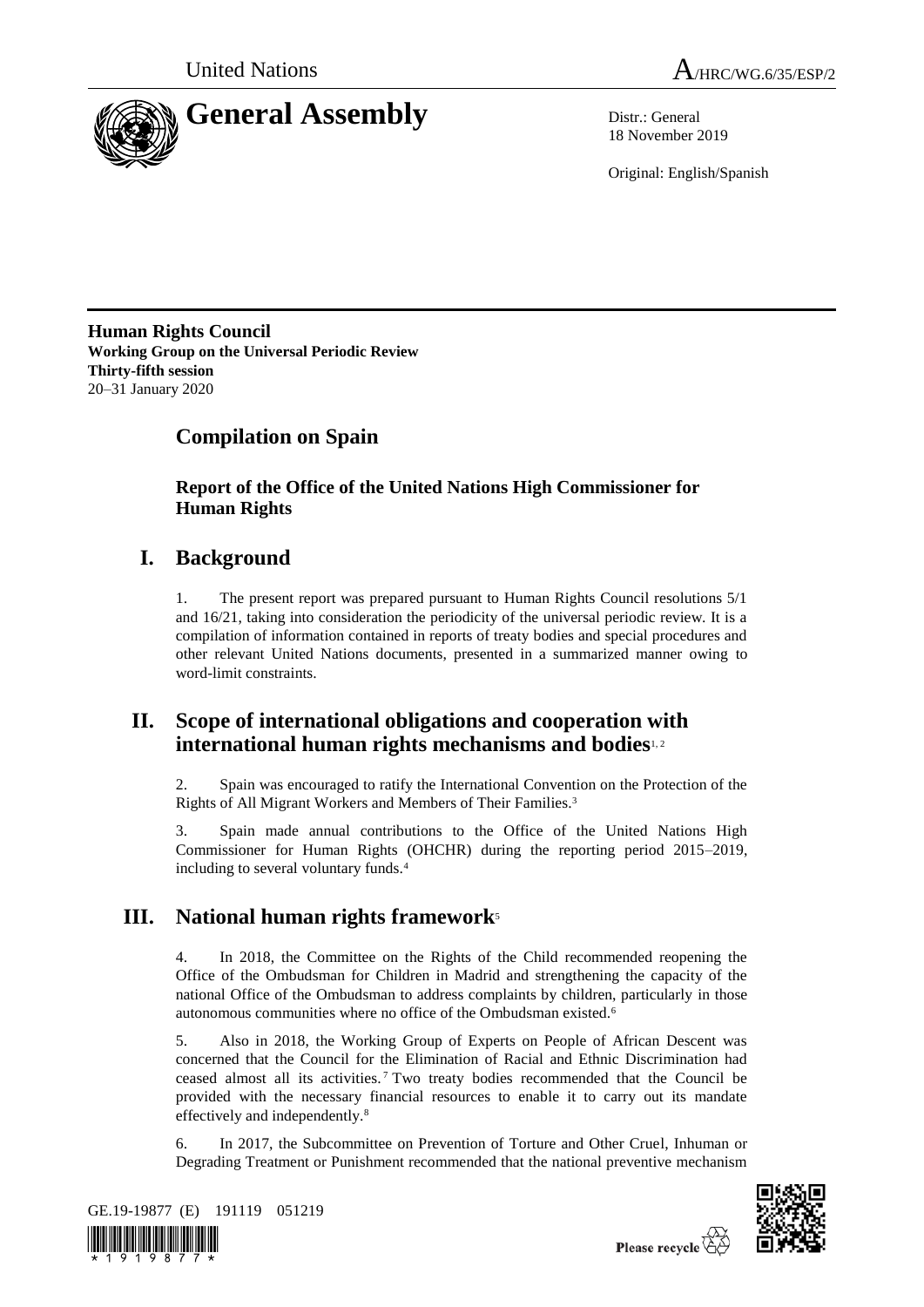develop a stronger strategy in order to differentiate its team from that of the Office of the Ombudsman and to raise awareness of the specific nature of its mandate. <sup>9</sup> It also recommended that Spain allocate the necessary financial resources to the mechanism, as required by the Optional Protocol to the Convention against Torture and Other Cruel, Inhuman or Degrading Treatment or Punishment and the guidelines on national preventive mechanisms (CAT/OP/12/5).<sup>10</sup>

## **IV. Implementation of international human rights obligations, taking into account applicable international humanitarian law**

## **A. Cross-cutting issues**

#### **1. Equality and non-discrimination**<sup>11</sup>

7. The Committee on Economic, Social and Cultural Rights was concerned that the measures adopted had not been successful in combating the persistent de facto discrimination against certain groups, including the *Gitano* population, persons of African descent, persons with disabilities, migrants, refugees and asylum seekers. <sup>12</sup> Two treaty bodies and the Working Group of Experts on People of African Descent recommended adopting a comprehensive law on non-discrimination, including against racism. <sup>13</sup> The Working Group also recommended adopting a comprehensive law against hate crimes, providing for comprehensive assistance and adequate protection and restitution to victims.<sup>14</sup>

8. In 2016, the Committee on the Elimination of Racial Discrimination noted with satisfaction that the principles of proportionality, equal treatment and non-discrimination in respect of identity checks had been included in the Civil Security Act. <sup>15</sup> However, two treaty bodies regretted that identity checks based on ethnic and racial profiling had continued<sup>16</sup> and recommended putting an end to this kind of identity checks.<sup>17</sup> The Working Group of Experts on People of African Descent found that racial profiling of people of African descent was endemic,<sup>18</sup> that Spanish legislation lacked a specific prohibition of racial profiling and that the existing criteria for law enforcement agents to conduct identity checks remained insufficient.<sup>19</sup> The Special Rapporteur on minority issues raised similar concerns.<sup>20</sup>

9. The Committee on the Elimination of Racial Discrimination indicated that structural discrimination affected people of African origin who had migrated directly from Africa and those who were descendants of slaves.<sup>21</sup> It recommended that the State party draw up and put into effect special measures to secure equal opportunities for participation by people of African descent in public employment and governmental bodies and that it carry out education campaigns.<sup>22</sup>

#### **2. Development, the environment, and business and human rights**<sup>23</sup>

10. Several treaty bodies welcomed the adoption of the National Plan on Business and Human Rights.<sup>24</sup> The Committee on Economic, Social and Cultural Rights recommended that the State party establish effective mechanisms to ensure that companies perform human rights due diligence and that it define the legal responsibility of companies with regard to violations of economic, social and cultural rights, whether committed by them directly or resulting from the activities of their subsidiaries abroad.<sup>25</sup> The Committee on the Rights of the Child recommended that Spain integrate an explicit focus on children's rights, including the requirement for businesses to undertake child rights due diligence in the implementation of their activities.<sup>26</sup> The Committee on the Elimination of Racial Discrimination recommended taking legislative steps to prevent corporations from engaging in activities that adversely affected the rights of indigenous peoples and persons of African descent in the countries in which they carried out those activities and making them accountable for their actions.<sup>27</sup>

11. The Committee on the Rights of the Child recommended carrying out an assessment of the impact of air pollution from coal-fired power plants on children's health and on the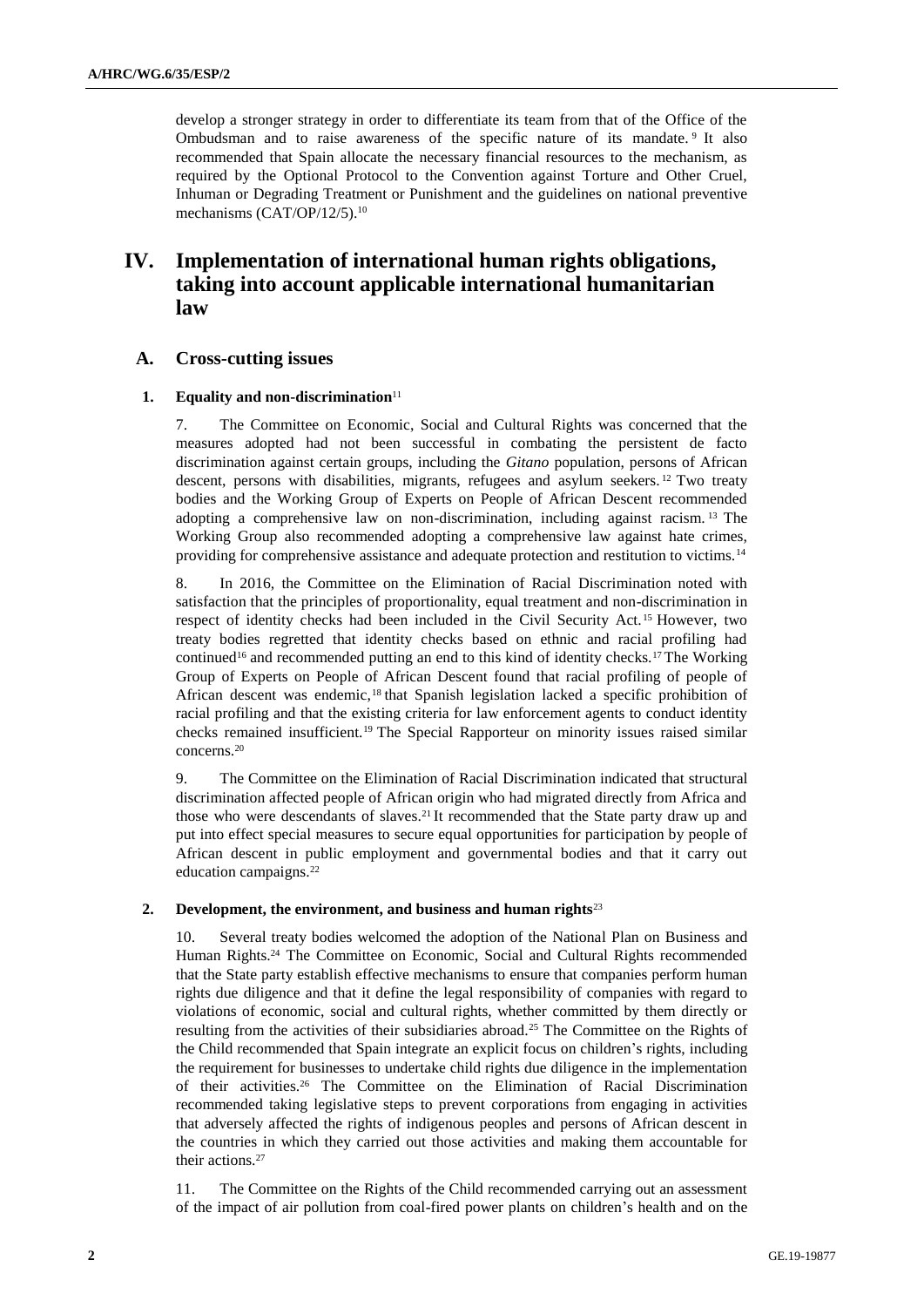climate, and strictly regulating maximum air-pollutant emissions, including those produced by private businesses.<sup>28</sup>

## **B. Civil and political rights**

#### **1. Right to life, liberty and security of person**<sup>29</sup>

12. The Human Rights Committee was concerned about complaints of excessive use of force, including torture and ill-treatment, by State officials, particularly in the context of public protests, and that police officers convicted of torture had been granted pardons.<sup>30</sup> The Committee against Torture recommended that the State party take measures to prevent and put a stop to the disproportionate use of force by law enforcement officials and that it ensure that there were clear, binding rules governing the use of force fully compatible with the Basic Principles on the Use of Force and Firearms by Law Enforcement Officials.<sup>31</sup> The Human Rights Committee recommended that related complaints be investigated and that perpetrators be brought to justice; and that more human rights training be provided for law enforcement officials.<sup>32</sup>

13. Three treaty bodies raised concern at the practice of court-authorized incommunicado detention and recommended its abolition.<sup>33</sup> The Committee against Torture urged Spain to place a total ban on solitary confinement of more than 15 days. <sup>34</sup> The Subcommittee on Prevention of Torture and Other Cruel, Inhuman or Degrading Treatment or Punishment recommended introducing, in the meantime, the safeguards proposed in the framework of the universal periodic review that had not yet been included in the Criminal Procedure Act, and doing away with the possibility of applying this regime to adolescents.<sup>35</sup> The Human Rights Committee, in 2019, found that Spain had violated the rights of an individual who had suffered torture while in incommunicado detention and called again on Spain to end this regime because it created a context in which it was easier to torture.<sup>36</sup>

14. The Committee against Torture urged Spain to consider harmonizing the content of article 174 of its Criminal Code with article 1 of the Convention and ensure that crimes of torture were subject to appropriate penalties that take into account its grave nature.<sup>37</sup> The Subcommittee on Prevention of Torture recommended eliminating the distinction between serious and less serious acts of torture established in the Criminal Code.<sup>38</sup> The Committee against Torture was concerned that the statute of limitations continued to apply to the crime of torture under article 174 of the Criminal Code and urged Spain to ensure that acts of torture were not subject to any statute of limitations.<sup>39</sup> The Subcommittee recommended that complaints of torture should be effectively investigated.<sup>40</sup>

15. The United Nations High Commissioner for Human Rights was very disturbed by the violence in Catalonia on 1 October 2017. With hundreds of people reported injured, he urged the Spanish authorities to ensure thorough, independent and impartial investigations into all acts of violence. United Nations experts were also disturbed by the eruption of violence on that day. The High Commissioner and the Special Rapporteur on the rights to freedom of peaceful assembly and of association stressed that any use of force by police must be both necessary and proportionate.<sup>41</sup>

16. In 2019, in two opinions, the Working Group on Arbitrary Detention found that the deprivation of liberty of Jordi Cuixart, Jordi Sánchez, Oriol Junqueras, Joaquín Forn, Josep Rull, Raúl Romeva and Dolores Bassa was arbitrary, and requested the Spanish authorities to release them immediately, grant them the right to reparation and conduct a comprehensive, independent investigation into the circumstances of their detention.<sup>42</sup> Spain responded that the legal action taken in those cases could not be viewed as a reaction to a legitimate political desire for Catalan independence, but rather as nothing other than a judicial measure imposed in response to specific acts performed outside the rule of law.<sup>43</sup>

#### 2. **Administration of justice, including impunity, and the rule of law<sup>44</sup>**

17. The Subcommittee on Prevention of Torture recommended that a review of the criminal legislation applicable to minors should be undertaken in order to bring it into line with international standards.<sup>45</sup>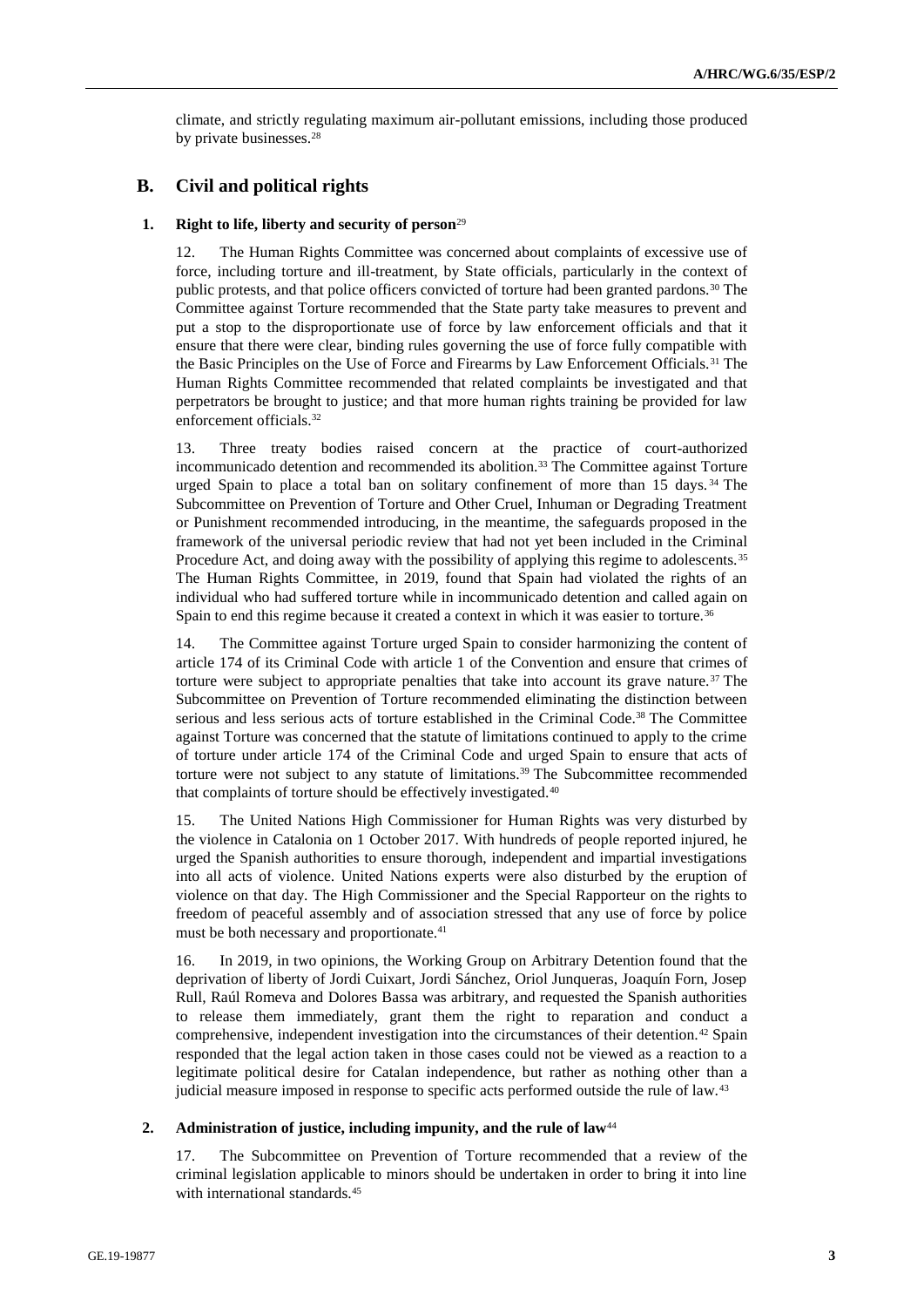18. The Subcommittee observed that persons accused or convicted of terrorism were transferred to places far from their families. It recommended taking into account rule 59 of the United Nations Standard Minimum Rules for the Treatment of Prisoners (the Nelson Mandela Rules) when assigning a person to a prison.<sup>46</sup>

19. In 2017, the Working Group on Enforced or Involuntary Disappearances regretted the limited progress made in implementing the recommendations made after its visit to Spain in 2013. It commended the adoption of the Historical Memory Act in 2017 and hoped that the Government would provide more support to families and to relatives' associations in effectively applying the provisions of the Act relating to the locating and identifying of persons. It emphasized the importance of the State's taking an active role with regard to the exhumation and identification of the remains of victims of the Civil War and the dictatorship. Lastly, it reiterated the urgency of adopting a national plan on the search for disappeared persons, in accordance with international standards.<sup>47</sup>

20. In 2018, a group of United Nations human rights commended Spain for its proposal to create a truth commission and for its commitment to draw up plans to search for those who had disappeared during the civil war and the dictatorship of Francisco Franco. They expected that those initiatives would be accompanied by progress in the judicial sphere, including regarding any criminal procedure carried out in any country for the enforced disappearances committed in Spain. <sup>48</sup> Earlier, the Human Rights Committee had recommended that Spain repeal or amend the Amnesty Act to bring it fully into line with the International Covenant on Civil and Political Rights, that it actively encourage investigations into all past human rights violations, that it identify, prosecute and punish perpetrators in a manner commensurate with the gravity of the crimes committed and that it provide redress to the victims.<sup>49</sup>

21. The Committee on the Rights of the Child recommended increasing the number of specialized judges for children, ensuring the availability of specialized juvenile court facilities and child-friendly procedures and reviewing the 2017 agreement by the General Council of the Judiciary to transfer specialized children's judges to general courts.<sup>50</sup>

## **3. Fundamental freedoms and the right to participate in public and political life** 51

22. On 28 September 2017, two special rapporteurs called on the Spanish authorities to ensure that measures taken ahead of the Catalan referendum on 1 October did not interfere with the rights to freedom of expression, assembly and association, and public participation. They stated that the Spanish authorities had a responsibility to respect those rights, which were essential to democratic societies, and urged all parties to exercise the utmost restraint and avoid violence of any kind to ensure peaceful protests. They were also concerned that websites had been blocked and political meetings stopped. Politicians had been arrested and leaders of the mass protests had been charged with sedition.<sup>52</sup>

23. Regarding the eruption of violence on 1 October 2017, on 4 October 2017 four special procedure mandate holders urged the Spanish authorities to fully respect fundamental human rights, including the rights to freedom of peaceful assembly and association, participation in public affairs and freedom of expression. The experts also called for an investigation into why hundreds of people protesting peacefully or seeking to manifest their opinions, and some police officers, had reportedly been injured. The Special Rapporteur on freedom of peaceful assembly and of association stressed that Spain had a duty to ensure that all measures to manage public protests and public assemblies were in conformity with its international obligations.<sup>53</sup>

24. On 25 October 2017, in connection with the situation in Spain, the Independent Expert on the promotion of a democratic and equitable international order called on the Spanish authorities to enter into negotiations in good faith with leaders in Catalonia following the announcement that the Government would suspend the region's autonomy.<sup>54</sup>

25. In April 2018, the Special Rapporteur on the promotion and protection of the right to freedom of opinion and expression noted that, following the October 2017 referendum, the Spanish authorities had arrested the then-members of the Catalan government and leaders of civil society organizations and charged them with rebellion, among other things. He urged the Spanish authorities to refrain from pursuing the criminal charge of rebellion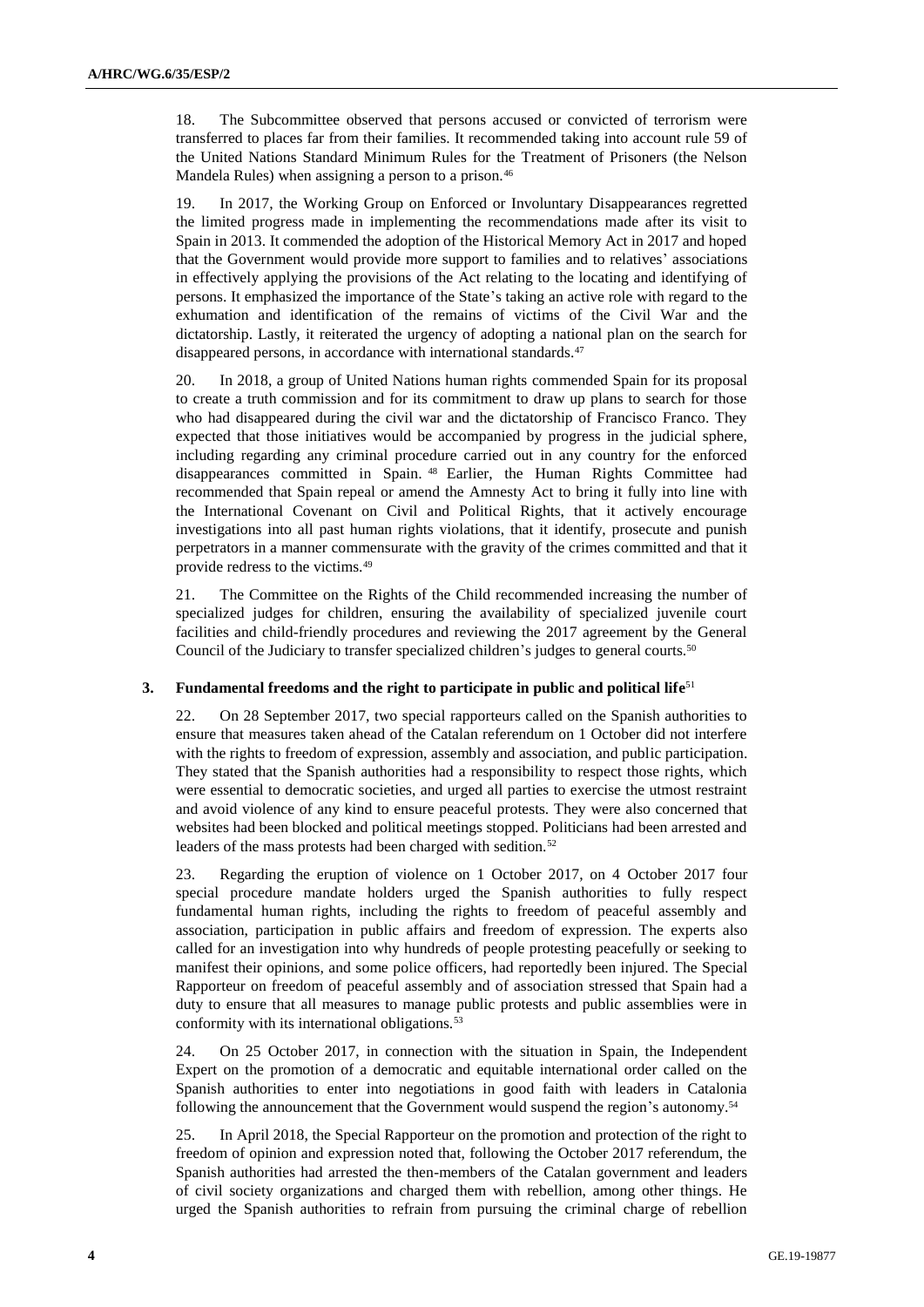against political figures and protesters in Catalonia, which carried a jail sentence of up to 30 years.<sup>55</sup>

26. The United Nations High Commissioner for Human Rights firmly believed that the situation in Catalonia should be resolved through political dialogue, with full respect for democratic freedoms, and called on the Government of Spain to accept without delay the requests by relevant United Nations human rights experts to visit. Various United Nations experts also called for dialogue.<sup>56</sup>

27. The Working Group of Experts on People of African Descent was concerned at the effects of the Law on the Security of Citizens on the rights of persons of African descent. The deterrent provisions of the Law that imposed large fines for filming law enforcement agents and reversing the burden of proof had reportedly pushed people into self-censorship, resulting in underreporting of discriminatory acts and in a failure to investigate and prosecute perpetrators and provide redress to victims.<sup>57</sup>

28. The United Nations Educational, Scientific and Cultural Organization (UNESCO) recommended that Spain decriminalize defamation and place it within the civil code, in accordance with international standards of necessity and proportionality concerning restrictions on freedom of expression.<sup>58</sup>

#### **4. Prohibition of all forms of slavery**<sup>59</sup>

29. Two treaty bodies were concerned that trafficking in persons to, from and through the country persisted.<sup>60</sup> The Working Group of Experts on People of African Descent recommended that Spain develop a comprehensive human rights approach to dealing with the trafficking of people of African descent and that women who were victims of trafficking be identified and accorded international protection.<sup>61</sup>

30. The Committee on the Elimination of Discrimination against Women recommended the adoption of comprehensive legislation covering all forms of trafficking and servitude.<sup>62</sup> The Human Rights Committee recommended continuing to investigate allegations of trafficking in persons, prosecuting and punishing those responsible and providing comprehensive redress for victims.<sup>63</sup>

31. The International Labour Organization (ILO) Committee of Experts on the Application of Conventions and Recommendations encouraged Spain to heighten awareness and step up training for labour inspectorate, law enforcement and legal personnel to allow better identification of instances of trafficking in persons for the purposes of sexual exploitation and labour exploitation.<sup>64</sup>

## **C. Economic, social and cultural rights**

#### **1. Right to work and to just and favourable conditions of work**<sup>65</sup>

32. While concerned that the unemployment rate remained high and disproportionately affected youth, women, the *Gitano* population and migrants,<sup>66</sup> the Committee on Economic, Social and Cultural Rights recommended continuing to implement fully the Spanish Employment Activation Strategy 2017–2020 by, among other means, giving due consideration to groups disproportionately affected by unemployment.<sup>67</sup> The ILO Committee of Experts encouraged Spain to monitor the evolution of discrimination in employment and occupation.<sup>68</sup>

33. The Committee on Economic, Social and Cultural Rights was also concerned that, despite the decline in the overall incidence of precarious employment, the incidence of some forms of such work, especially temporary employment, remained high and particularly affected women.<sup>69</sup> It recommended preventing abuse of the various forms of precarious employment, especially temporary employment by, among other means, generating decent work opportunities that provided job security and adequate protection of labour rights.<sup>70</sup>

34. The Working Group of Experts on People of African Descent recommended that the Government address the racial discrimination and de facto segregation in the lack of social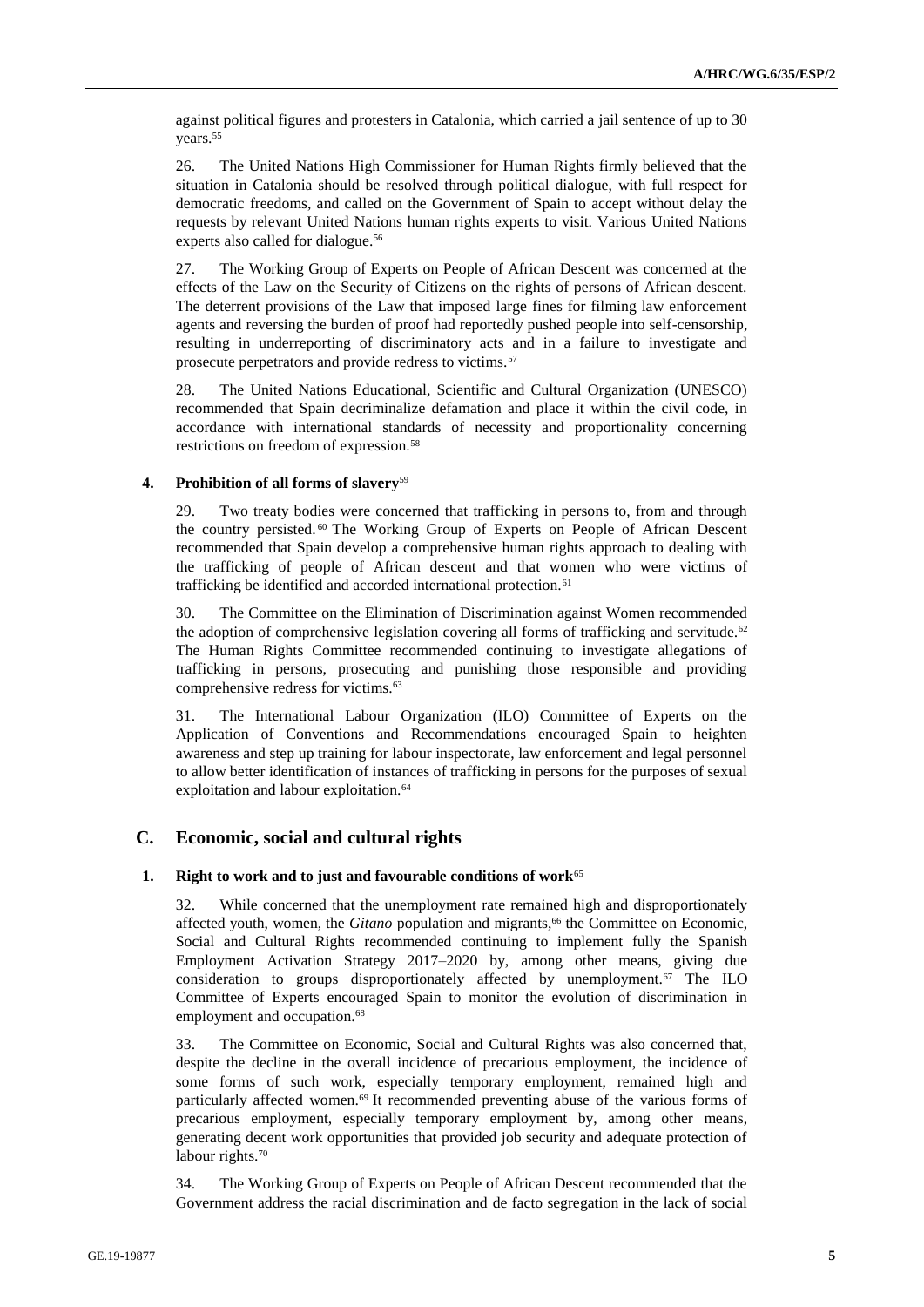services for and exploitation in the labour market of people of African descent, including in Almería.<sup>71</sup>

35. In 2018, the ILO Committee of Experts noted the observations of the General Union of Workers concerning the exclusion of domestic workers from the Occupational Risk Prevention Act and regretted that section 26 of the Act relating to maternity protection was not applied to those workers.<sup>72</sup> The Committee on Economic, Social and Cultural Rights recommended ensuring the effectiveness of collective bargaining and the right to union representation and taking legislative measures to prevent the criminal prosecution of workers who have participated in strikes.<sup>73</sup>

#### **2. Right to social security**<sup>74</sup>

36. The Committee on Economic, Social and Cultural Rights was concerned at the persistent deficit shown by the pension system, at the low percentage of persons eligible for non-contributory benefits and at the fact that the level of both contributory and noncontributory benefits was insufficient to ensure that all pensioners and their dependants were guaranteed an adequate standard of living.<sup>75</sup> It recommended eliminating the deficit shown by the pension system, in order to ensure the system's sustainability, and ensuring that everyone was covered by the social security system, including the most disadvantaged or marginalized persons and groups.<sup>76</sup>

#### **3. Right to an adequate standard of living**<sup>77</sup>

37. In 2018, the Committee on Economic, Social and Cultural Rights was concerned that the extended application of certain austerity measures continued to affect disadvantaged and marginalized groups and individuals disproportionately regarding the effective enjoyment of their rights, and had created further inequality.<sup>78</sup> It recommended that the austerity measures adopted be temporary, necessary, proportionate and nondiscriminatory.<sup>79</sup>

38. The same Committee was concerned that the percentage of the population at risk of poverty and social exclusion was high, particularly among young people, women, the least educated and migrants, and that this percentage was higher in certain autonomous communities and that children were most at risk of falling into poverty.<sup>80</sup> The Committee on the Rights of the Child was seriously concerned that average national indicators on social exclusion, poverty and inequality had increased, while investment in social protection measures related to children continued to be well below the European average.<sup>81</sup>

39. The Committee on Economic, Social and Cultural Rights was concerned at the inadequacy of the fiscal policy to address the adverse effects of the growing social inequality.<sup>82</sup> It recommended conducting a full evaluation of the effects of its fiscal policy on human rights and ensuring that its tax system was socially just and had a broad redistributive effect.<sup>83</sup>

40. The same Committee welcomed the Comprehensive National Strategy for Homeless Persons 2015–2020.<sup>84</sup> However, it was concerned that the austerity measures had had a negative impact on the right to adequate housing. It noted the significant number of households that did not have adequate housing and the large number of homeless persons.<sup>85</sup> The Committee on the Rights of the Child was concerned about cases of children living in slums and in housing of substandard quality in some autonomous communities, particularly Roma children and children with migrant backgrounds, and cases of evictions of families with children.<sup>86</sup>

41. The Committee on Economic, Social and Cultural Rights reiterated its previous recommendation on evictions and called upon Spain to adopt a legislative framework establishing appropriate requirements and procedures for conducting evictions or forced evictions and providing statutory legal and procedural safeguards to ensure that persons affected had access to compensation or alternative suitable accommodation, were given a sufficient and reasonable notice period when informed of eviction orders and had access to an effective legal remedy.<sup>87</sup> In 2015, 2017 and 2019, the same Committee found, in three cases, a violation of the right to housing by Spain.88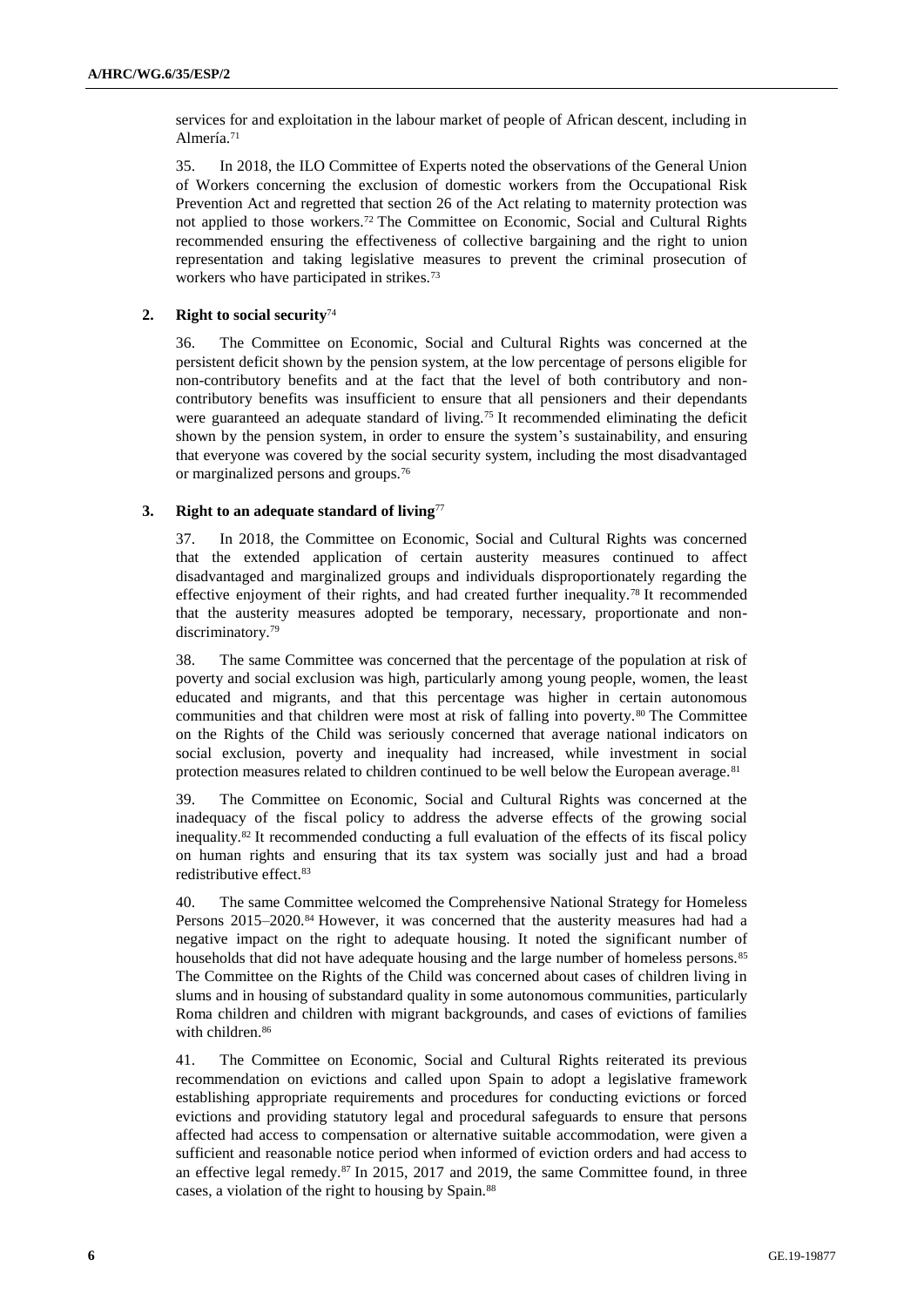#### **4. Right to health**<sup>89</sup>

42. Several treaty bodies and special procedures raised concerns about limited access to health-care services by irregular migrants, especially migrant women, including regarding free access to sexual and reproductive health services.<sup>90</sup> It was recommended that Spain take the necessary steps to ensure that irregular migrants had access to all necessary healthcare services, without discrimination.<sup>91</sup> The Committee on Economic, Social and Cultural Rights recommended that Spain ensure, in practice, the accessibility and availability of sexual and reproductive health services for all women and adolescents.<sup>92</sup>

43. Similarly, a number of treaty bodies and the Working Group on discrimination against women and girls raised concerns about Organic Law No. 11/2015 limiting access to abortion for girls between the ages of 16 and 18 years and women with disabilities by requiring the express consent of their legal representative.<sup>93</sup> It was recommended that Spain consider removing said requirement $94$  and obstacles to women's access to safe and legal abortion services.<sup>95</sup>

44. The Committee on the Rights of Persons with Disabilities<sup>96</sup> recommended ensuring the accessibility and availability of health-care services and accessible information for all persons with disabilities.<sup>97</sup>

#### **5. Right to education**<sup>98</sup>

45. UNESCO noted that a draft bill on education had been presented in 2019<sup>99</sup> and recommended introducing at least one year of compulsory pre-primary education and adopting other measures to guarantee the right to education to all migrants and asylum seekers, ensuring that they are adequately equipped to progress at each of the education levels.<sup>100</sup>

46. The Committee on the Rights of Persons with Disabilities was concerned about the limited progress made with regard to inclusive education. <sup>101</sup> The findings of inquiry it carried out in 2017 revealed the inadequacy of the measures taken to promote inclusive education for persons with disabilities, and the lack of predictability of the system for promoting and protecting their rights. <sup>102</sup> As a result of the inquiry, the Committee recommended formulating a comprehensive inclusive education policy with strategies for promoting a culture of inclusion.<sup>103</sup>

47. The Committee on Economic, Social and Cultural Rights was concerned that, in spite of its decline, the dropout rate in Spain remained the second highest in the European Union. <sup>104</sup> Two treaty bodies noted that the dropout rates disproportionately affected students from the most disadvantaged groups, especially *Gitano*, Roma and migrant children and adolescents, as well as those with lower incomes.<sup>105</sup> Spain was urged to further reduce the high dropout and repetition rates in secondary education by adopting a strategy that addressed the socioeconomic factors which may influence decisions to leave education prematurely and to give due consideration to the groups most affected. <sup>106</sup> Some treaty bodies and special procedures were concerned about the segregation in schools affecting children of African descent, *Gitanos*, migrants and other minority children. <sup>107</sup> They recommended combating school segregation and adopting effective educational policies to ensure the fair distribution of pupils, so as to eliminate the phenomenon of "ghetto" schools.<sup>108</sup>

48. The ILO Committee of Experts requested the Government to protect migrant children from the worst forms of child labour, particularly by ensuring their integration into the education system.<sup>109</sup>

## **D. Rights of specific persons or groups**

#### **1. Women**<sup>110</sup>

49. Two treaty bodies welcomed legislative measures to protect women from violence.<sup>111</sup> However, the Committee on the Elimination of Discrimination against Women and the Working Group on discrimination against women and girls were concerned by the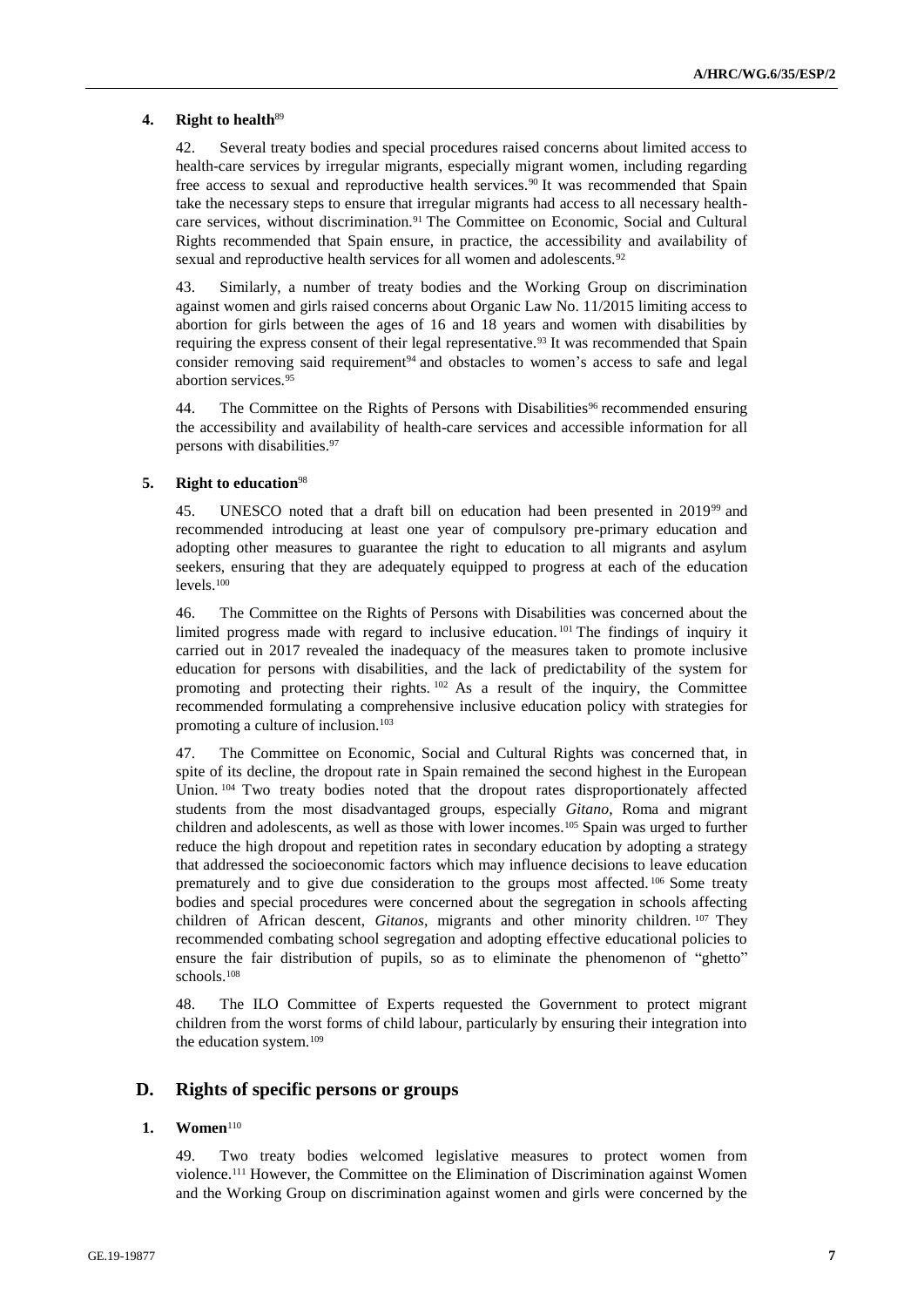prevalence of violence against women, including sexual violence, and by the high percentage of women who had died as a result of a gender-based violence in close relationships. <sup>112</sup> The Committee recommended including other forms of gender-based violence in the law, ensuring that victims had access to immediate means of redress and protection and that perpetrators were prosecuted and adequately punished.<sup>113</sup>

50. The same Committee welcomed the decision by the highest court of Spain finding in favour of a victim of domestic violence and reaffirming that Spanish law must incorporate the rights and freedoms of human rights treaties. The Committee recommended the application of due diligence in domestic violence cases and the provision of mandatory training for judges and law enforcement officers.<sup>114</sup>

51. The Working Group on discrimination against women and girls noted the efforts made by Spain to integrate women into public, political and economic life and its impressive legal and institutional infrastructure for gender equality, which had brought significant gains for women.<sup>115</sup> It noted, however, that in the media traditionalist and sexist roles were still widespread.<sup>116</sup> Some treaty bodies were also concerned about the persistence of entrenched traditional attitudes and stereotypes concerning the roles and responsibilities of women and men in the family and in society.<sup>117</sup>

52. The Committee on the Elimination of Discrimination against Women was concerned that the austerity measures had had a disproportionate impact on women, in particular women with disabilities, older women and women domestic workers.<sup>118</sup> It recommended reviewing legislation and policies in order to promote equal opportunities and equal treatment of women in employment, including career opportunities, and to limit the exposure of women to segregated and precarious work.<sup>119</sup> The Working Group on discrimination against women and girls recommended removing barriers to the participation of women in the labour force and increasing women's participation in entrepreneurship and economic decision-making. <sup>120</sup> A number of treaty bodies recommended eliminating the wage gap between men and women, as well as combating horizontal and vertical segregation in employment.<sup>121</sup>

53. The Committee on the Elimination of Discrimination against Women and the Working Group on discrimination against women and girls welcomed the increase in the representation of women in Parliament. However, they also noted the generally low participation of women in political and public life, in particular in decision-making positions at the autonomous community level, in the diplomatic service and in the judiciary.<sup>122</sup>

#### **2. Children**<sup>123</sup>

54. The Committee on the Rights of the Child commended the adoption of laws modifying the child and adolescent protection system.<sup>124</sup> It was, however, concerned that the level of investment in children had not been high enough to offset the negative impact of the severe economic and social crisis.<sup>125</sup> It recommended promoting a comprehensive assessment of the budget needs of children.<sup>126</sup>

55. While appreciating that corporal punishment was prohibited in all settings, the Committee on the Rights of the Child was concerned that such punishment persisted, particularly in the home. <sup>127</sup> It recommended expediting the adoption of legislation guaranteeing comprehensive protection of children against violence and ensuring its application at all levels. <sup>128</sup> It also recommended adopting additional extensions to the statute of limitations in child sexual abuse cases and ensuring child-friendly channels for the reporting of sexual exploitation and abuse.<sup>129</sup>

56. Concerned about the high number of children in residential care and about instances of degrading treatment of children in residential care centres, <sup>130</sup> the Committee on the Rights of the Child recommended increasing the resources allocated to prevent the separation of children from their families and ensuring the sufficient provision of support and assistance, particularly to families with children in disadvantaged situations.131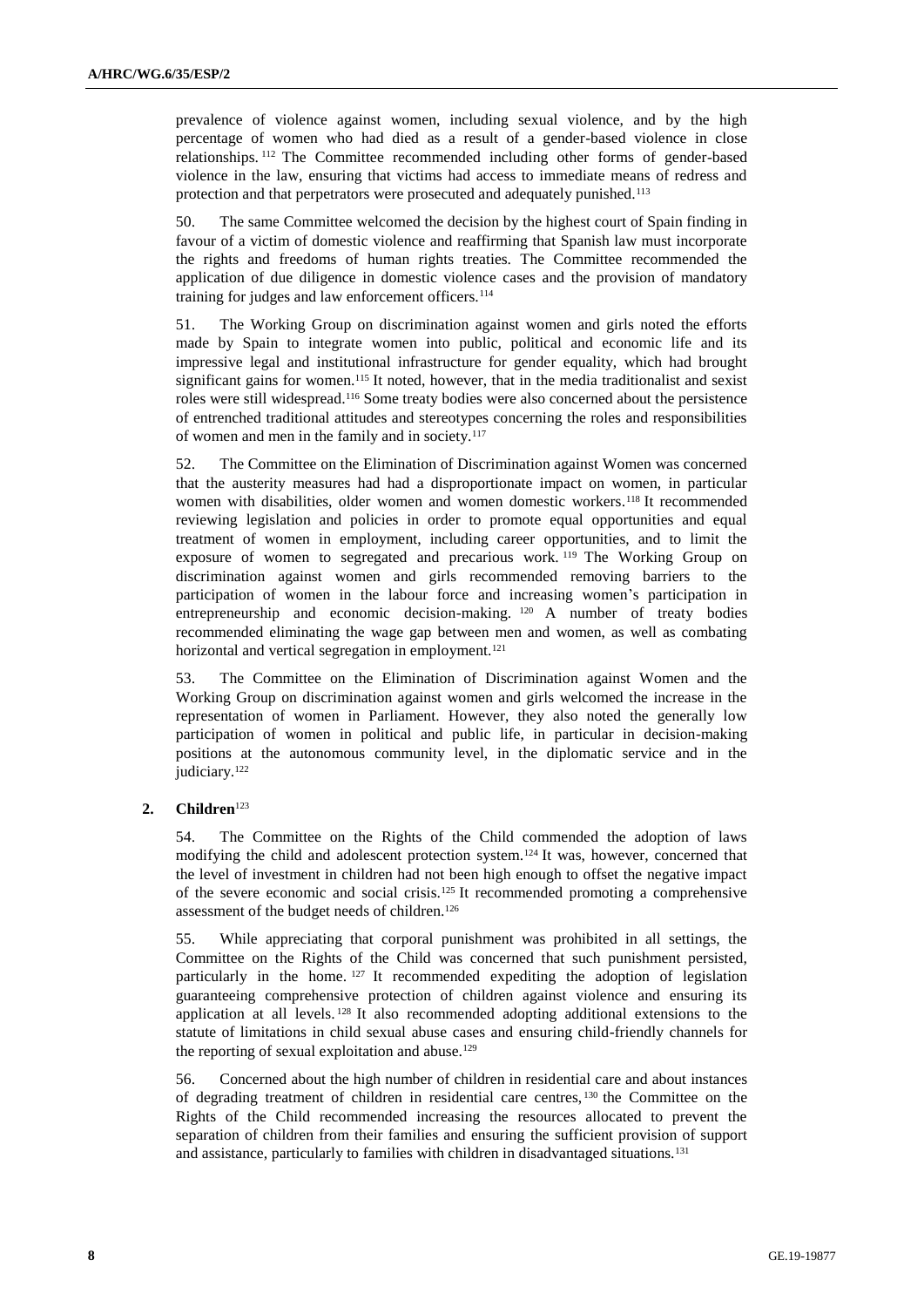57. The same Committee recommended removing the exceptions to the minimum age of marriage.<sup>132</sup> UNESCO recommended raising the legal age of marriage to 18 years for both men and women.<sup>133</sup>

#### **3. Persons with disabilities**<sup>134</sup>

58. The Committee on the Rights of Persons with Disabilities welcomed the adoption of the Organic Act No. 2/2018 as a first step to guaranteeing the right of all persons with disabilities to vote without discrimination<sup>135</sup> and the adoption of the Action Plan of the Spanish Strategy on Disability 2014–2020 and other related plans developed by the different autonomous communities.<sup>136</sup> It recommended analysing and modifying legislation and policies to promote the employment of persons with disabilities, and fully implementing the legal quota established in the revised text of Act No. 9/2017 on public sector contracts.<sup>137</sup>

59. The same Committee recommended that Spain revise its anti-discrimination legislation, policies and strategies, including the Equality Act, that it recognize the denial of reasonable accommodation as a form of discrimination and that it ensure effective mechanisms to provide legal redress and reparation.<sup>138</sup>

60. The same Committee also recommended that Spain design, launch and maintain public awareness and media campaigns aimed at eliminating negative stereotypes towards persons with disabilities and at promoting the recognition of and respect for their rights and a positive perception of those persons in society.<sup>139</sup>

61. The same Committee was concerned about persons with disabilities still living in institutions and, in particular, about women with intellectual or psychosocial disabilities in such institutions being exposed to a high risk of humiliation, abuse and violence, including sexual violence.<sup>140</sup> It was also concerned about reported cases of violence against women with psychosocial disabilities perpetrated by their intimate partners.<sup>141</sup> It recommended that Spain address gender-based violence against women with intellectual or psychosocial disabilities and that it take measures to prevent, investigate and provide redress for violations of their human rights and to prosecute the responsible.<sup>142</sup>

62. The same Committee recommended revising or repealing legal provisions to prohibit forced institutionalization and treatment on the grounds of disability, ensuring that mental health provisions are human-rights based and repealing the requirement on the use of psychiatric medication in order to gain access to psychosocial support and housing services.<sup>143</sup>

63. Two treaty bodies were concerned that women and girls with disabilities continued to be subjected to forced sterilization and abortion. <sup>144</sup> The Committee on the Rights of Persons with Disabilities recommended repealing article 156 of Organic Act No. 10/1995 to fully abolish the administration of sterilization, medical treatment and research on all persons with disabilities without the full and informed consent of the person concerned.<sup>145</sup>

#### **4. Minorities**<sup>146</sup>

64. The Special Rapporteur on minority issues noted that many Roma faced significant socioeconomic disadvantage and even exclusion, as well as discrimination and prejudice, in areas such as education, housing and employment.<sup>147</sup> The Committee on the Elimination of Racial Discrimination raised similar concerns<sup>148</sup> and urged Spain to improve the situation of *Gitanos*, promote tolerance, overcome prejudice and negative stereotypes, and improve the situation of Roma. <sup>149</sup> The Committee on Economic, Social and Cultural Rights recommended encouraging the promotion, preservation, expression and dissemination of the cultural identity and historical legacy of the *Gitano* population.<sup>150</sup>

65. The Special Rapporteur on minority issues stated that linguistic minorities had a right to use their language in their interactions with State authorities and institutions where it was reasonable and justified to an appropriate degree in proportion to their population, but that this right remained unfulfilled in a number of regions.<sup>151</sup>

66. The Working Group of Experts on People of African Descent found that the lack of representation of people of African descent was endemic at the State, regional and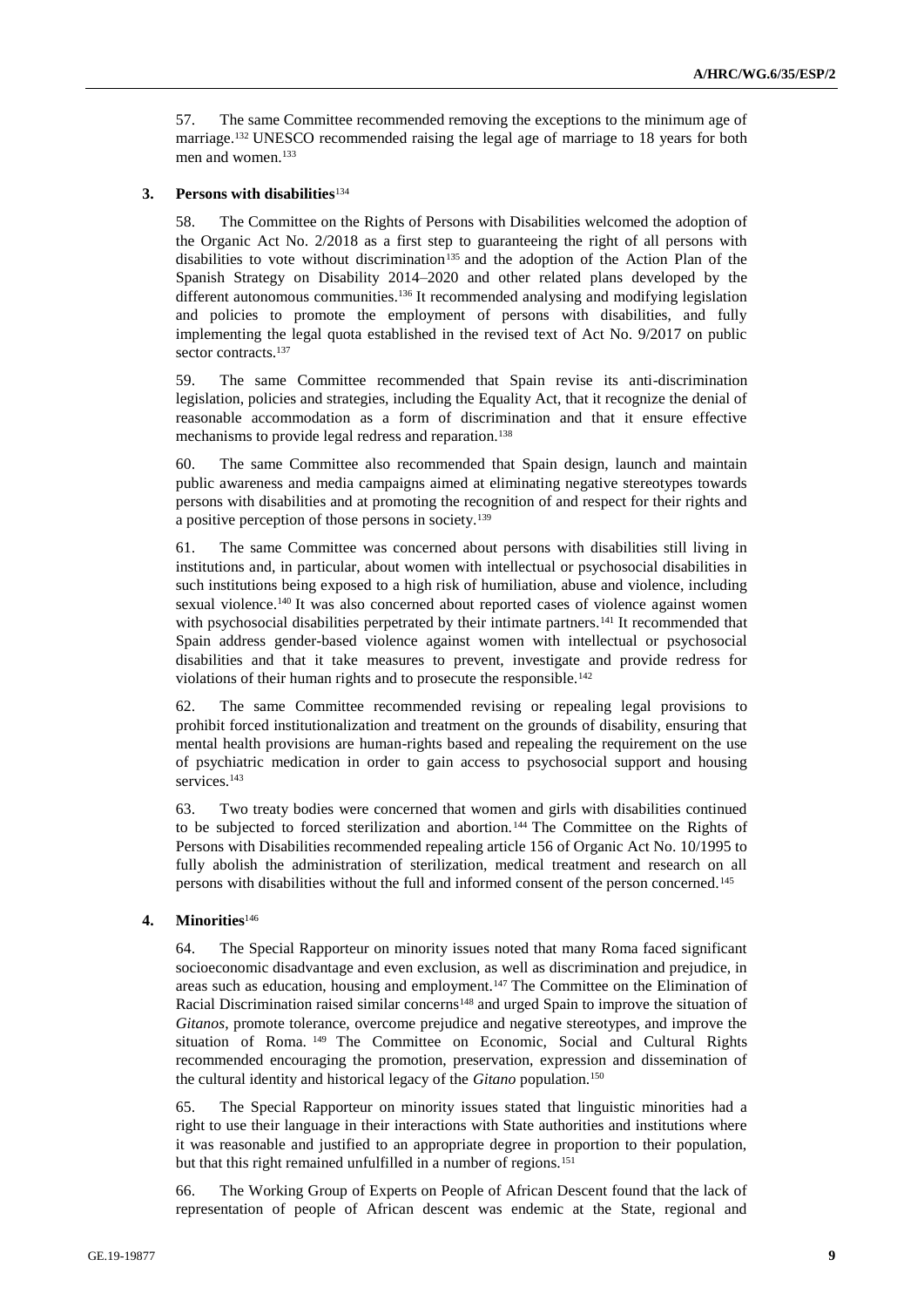municipality levels, as well as in all three branches of power.<sup>152</sup> It recommended increasing the representation of people of African descent at all levels in the public administration, the judiciary, the prosecution services and law enforcement, and other sectors, including education and the media.<sup>153</sup> It also recommended that the Government support and facilitate an open debate with regard to the Spanish festivities using blackface.<sup>154</sup>

67. The Working Group noted deficiencies in the enjoyment by people of African descent in Spain of their economic, social and cultural rights. It learned of the considerable challenges they faced, such as a lack of job opportunities and inadequate access to quality health care, social security and secondary or tertiary education.<sup>155</sup>

#### **5. Migrants, refugees and asylum seekers**<sup>156</sup>

68. While commending Spain for reducing the maximum length of detention in immigration detention centres to 60 days, the Working Group of Experts on People of African Descent was concerned that immigration detention, which is a form of administrative detention, continued to be commonly used.<sup>157</sup> Two treaty bodies recommended preventing the continued use of deprivation of liberty with regard to undocumented migrants or asylum seekers and ensuring that deprivation of liberty of foreigners, when it occurred, was reasonable, necessary and proportionate.<sup>158</sup> The Working Group recommended that the Government seriously consider eliminating all forms of detention for migrants and asylum seekers.<sup>159</sup>

69. The Committee on Economic, Social and Cultural Rights was concerned about the difficulties faced by migrants, asylum seekers and refugees with regard to the enjoyment of their economic, social and cultural rights, in particular the right to an adequate standard of living. It noted in particular the inadequate living conditions of migrants and asylum seekers in temporary migrant reception centres in Ceuta and Melilla.<sup>160</sup> Similar observations were made by the Office of the United Nations High Commissioner for Refugees (UNHCR) and other treaty bodies, which noted that the centres in Melilla and Ceuta were heavily overcrowded, offered limited basic services and were not appropriate for children,<sup>161</sup> and recommended ensuring adequate living conditions in such centers.<sup>162</sup> It was also recommended that Spain guarantee adequate mechanisms for the early identification of and for supporting persons with specific needs arriving in the temporary holding centres and that it promote awareness on gender- and age-related issues in reception centres.<sup>163</sup>

70. UNHCR, two treaty bodies and the Working Group of Experts on People of African Descent noted with concern that, in cases where children identified themselves as unaccompanied, the authorities in some regions (including Ceuta and Melilla) continued to conduct age-assessment tests, the authority and reliability of which were questionable, and also that such procedures differed among regions and autonomous cities.<sup>164</sup> The Working Group was concerned about the large number of unaccompanied children of African descent who were subject to such age-assessment tests, which in most cases left them with gaps in their protection.<sup>165</sup> The above-mentioned treaty bodies recommended developing a uniform protocol on age-determination methods that was respectful of human rights and that would be used only in cases of serious doubt about the claimed age and in consideration of documentary or other forms of evidence available.<sup>166</sup>

71. A number of treaty bodies were concerned about the practice of summary return, also known as "hot expulsion", which took place at the borders of Ceuta and Melilla. In particular, concerns were raised with regard to the first final provision of the Public Security Act, which established a special regime for Ceuta and Melilla, authorizing the summary return of immigrants identified at their borders without sufficient guarantees of respect for the principle of non-refoulement, where relevant.<sup>167</sup> It was recommended that Spain review the Public Security Act and ensure that all persons seeking international protection had access to fair and personalized assessment procedures, to protection against refoulement without discrimination and to an independent mechanism with the authority to suspend negative decisions.<sup>168</sup> The Working Group of Experts on People of African Descent urged the Government to put an end to all forms of collective expulsions and pushbacks of asylum seekers and migrants.<sup>169</sup>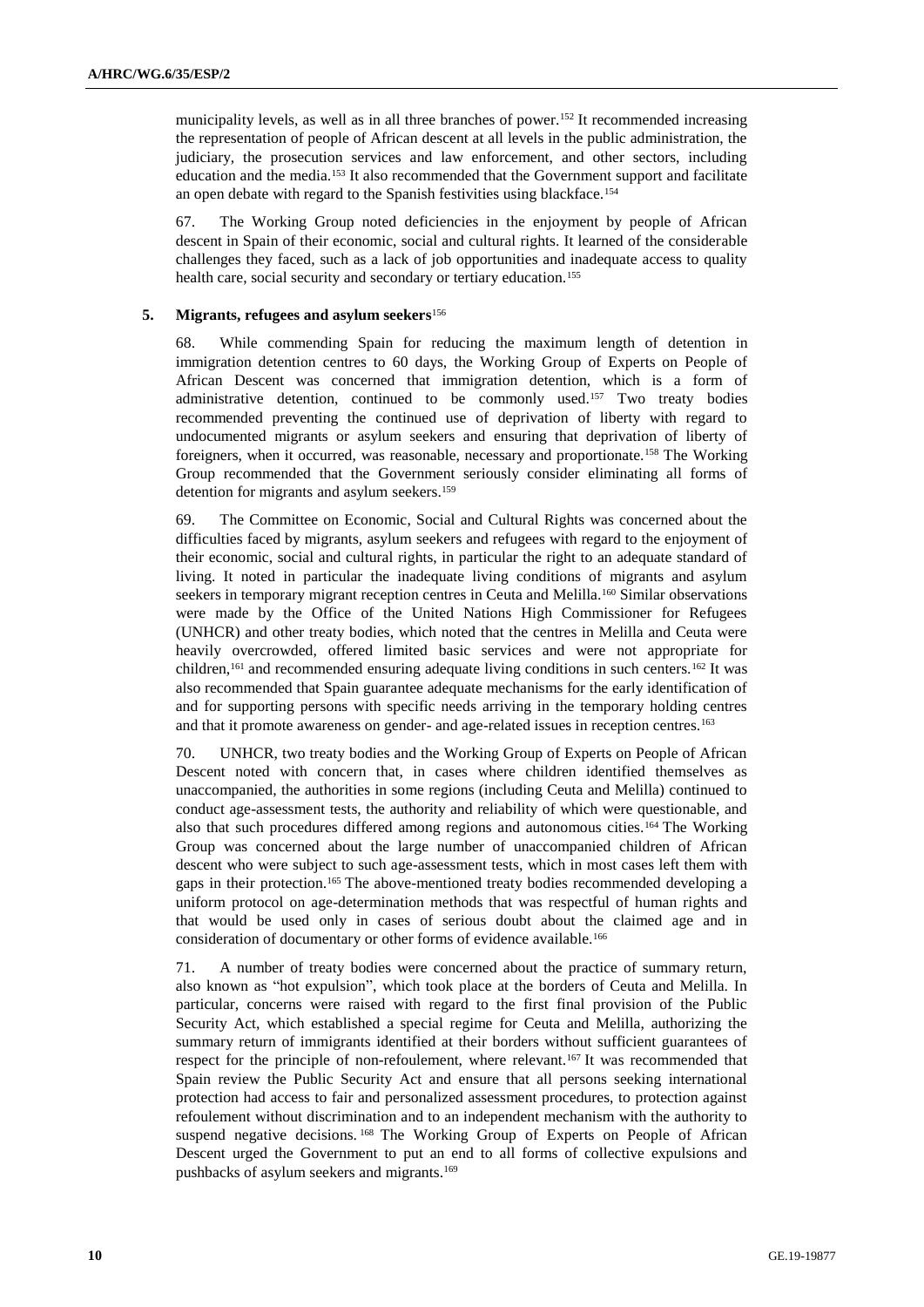72. The Subcommittee on Prevention of Torture recommended that no returns should be carried out without an individual pre-removal assessment of the risk of torture upon return to the country of origin. <sup>170</sup> It also recommended that Spain should ensure that migrant holding centres do not operate in a manner similar to prison facilities.<sup>171</sup>

#### *Notes*

- <sup>1</sup> Tables containing information on the scope of international obligations and cooperation with international human rights mechanisms and bodies for Spain will be available at [www.ohchr.org/EN/HRBodies/UPR/Pages/ESIndex.aspx.](http://www.ohchr.org/EN/HRBodies/UPR/Pages/ESIndex.aspx)
- <sup>2</sup> For the relevant recommendations, see A/HRC/29/8, paras. 131.1–131.9, 131.21–131.24 and 131.103.
- <sup>3</sup> CERD/C/ESP/CO/21-23, para. 35, A/HRC/29/40/Add.3, para. 107 (h), and A/HRC/39/69/Add.2, para. 60.
- <sup>4</sup> OHCHR, *OHCHR Report 2019*; *OHCHR Report 2018*, pp. 72, 76, 86, 104–106, 110–111, 134, 136, 143, 150 and 156; *OHCHR Report 2017*, pp. 79, 83 and 85; *OHCHR Report 2016*, pp. 79 and 85; and *OHCHR Report 2015*, pp. 61, 65 and 68.
- <sup>5</sup> For the relevant recommendations, see A/HRC/29/8, paras. 131.102, 131.104, 131.10–131.20, 131.29–131.30, 131.33, 131.35 and 131.37.
- <sup>6</sup> CRC/C/ESP/CO/5-6, para. 11.
- <sup>7</sup> A/HRC/39/69/Add.2, para. 13.
- <sup>8</sup> CCPR/C/ESP/CO/6, para. 7, and CERD/C/ESP/CO/21-23, para. 8 (c).
- <sup>9</sup> CAT/OP/ESP/2, para. 17.
- <sup>10</sup> CAT/OP/ESP/1, para. 14.
- <sup>11</sup> For the relevant recommendations, see A/HRC/29/8, paras. 131.25–131.28, 131.36, 131.38–131.51, 131.161 and 131.163–131.164.
- <sup>12</sup> E/C.12/ESP/CO/6, para. 17.
- <sup>13</sup> E/C.12/ESP/CO/6, para. 18, CERD/C/ESP/CO/21-23, para. 8 (a), and A/HRC/39/69/Add.2, para. 57.
- <sup>14</sup> A/HRC/39/69/Add.2, para. 57.
- <sup>15</sup> CERD/C/ESP/CO/21-23, para. 27.
- <sup>16</sup> Ibid., para. 27, and CCPR/C/ESP/CO/6, para. 8. See also www.ohchr.org/en/NewsEvents/Pages/ DisplayNews.aspx?NewsID=24116&LangID=E.
- <sup>17</sup> CERD/C/ESP/CO/21-23, para. 28, and CCPR/C/ESP/CO/6, para. 8.
- <sup>18</sup> A/HRC/39/69/Add.2, para. 19. See als[o www.ohchr.org/en/NewsEvents/Pages/DisplayNews.aspx?](http://www.ohchr.org/en/NewsEvents/Pages/DisplayNews.aspx?NewsID=22698&LangID=E) [NewsID=22698&LangID=E.](http://www.ohchr.org/en/NewsEvents/Pages/DisplayNews.aspx?NewsID=22698&LangID=E)
- <sup>19</sup> A/HRC/39/69/Add.2, para. 20.
- <sup>20</sup> See www.ohchr.org/en/NewsEvents/Pages/DisplayNews.aspx?NewsID=24116&LangID=E.
- <sup>21</sup> CERD/C/ESP/CO/21-23, para. 29.
- <sup>22</sup> CERD/C/ESP/CO/21-23, para. 30 (a)–(b). See also A/HRC/39/69/Add.2, para. 47.
- <sup>23</sup> For the relevant recommendations, see A/HRC/29/8, paras. 131.188-131.189.
- <sup>24</sup> CRC/C/ESP/CO/5-6, para. 12, E/C.12/ESP/CO/6, para. 8, and CERD/C/ESP/CO/21-23, para. 33.
- <sup>25</sup> E/C.12/ESP/CO/6, para. 9 (a)–(b).
- <sup>26</sup> CRC/C/ESP/CO/5-6, para. 12 (b).
- <sup>27</sup> CERD/C/ESP/CO/21-23, para. 34.
- <sup>28</sup> CRC/C/ESP/CO/5-6, para. 36.
- <sup>29</sup> For relevant recommendations see A/HRC/29/8.
- <sup>30</sup> CCPR/C/ESP/CO/6, para. 14.
- <sup>31</sup> CAT/C/ESP/CO/6, para. 18.
- <sup>32</sup> CCPR/C/ESP/CO/6, para. 14.
- <sup>33</sup> CCPR/C/ESP/CO/6, para. 17, and CAT/C/ESP/CO/6, para. 10. See also CRC/C/ESP/CO/5-6, para. 47 (a).
- <sup>34</sup> CAT/C/ESP/CO/6, para. 17.
- <sup>35</sup> CAT/OP/ESP/1, para. 19.
- <sup>36</sup> CCPR/C/111/D/2008/2010. See als[o www.ohchr.org/EN/NewsEvents/Pages/Display](http://www.ohchr.org/EN/NewsEvents/Pages/Display) News.aspx?NewsID=24629&LangID=E
- <sup>37</sup> CAT/C/ESP/CO/6, para. 8.
- <sup>38</sup> CAT/OP/ESP/1, para. 17 (b).
- <sup>39</sup> CAT/C/ESP/CO/6, para. 9.
- <sup>40</sup> CAT/OP/ESP/1, para. 35.
- <sup>41</sup> [www.ohchr.org/en/NewsEvents/Pages/DisplayNews.aspx?NewsID=22192&LangID=E](http://www.ohchr.org/en/NewsEvents/Pages/DisplayNews.aspx?NewsID=22192&LangID=E) and www.ohchr.org/en/NewsEvents/Pages/DisplayNews.aspx?NewsID=22197&LangID=E.
- <sup>42</sup> A/HRC/WGAD/2019/6, paras. 144–147 A/HRC/WGAD/2019/12, paras. 136–138.
- <sup>43</sup> A/HRC/WGAD/2019/6, para. 82 and A/HRC/WGAD/2019/12, para. 69.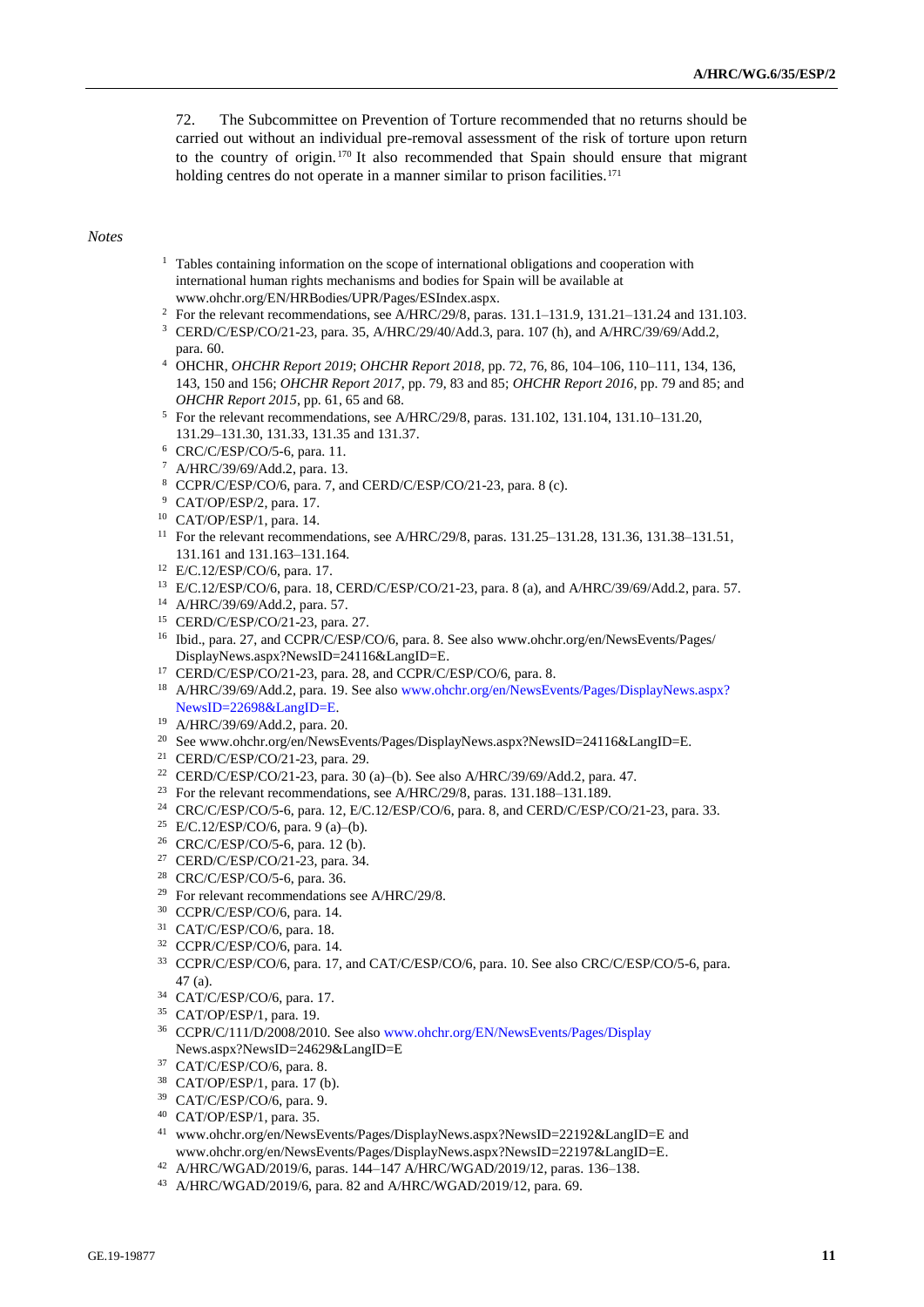- For relevant recommendations, see A/HRC/29/8, paras. 131.52–131.64, 131.75 and 131.94–131.101.
- CAT/OP/ESP/1, para. 101.
- CAT/OP/ESP/1, paras. 40–41.
- A/HRC/36/39/Add.3, paras. 32–38.
- See www.ohchr.org/en/NewsEvents/Pages/DisplayNews.aspx?NewsID=23402&LangID=E.
- CCPR/C/ESP/CO/6, para. 21.
- CRC/C/ESP/CO/5-6, para. 47 (b).
- For relevant recommendations, see A/HRC/29/8, paras. 131.108–131.115.
- See www.ohchr.org/en/NewsEvents/Pages/DisplayNews.aspx?NewsID=22176&LangID=E.
- See www.ohchr.org/en/NewsEvents/Pages/DisplayNews.aspx?NewsID=22197&LangID=E.
- See www.ohchr.org/en/NewsEvents/Pages/DisplayNews.aspx?NewsID=22295&LangID=E.
- See www.ohchr.org/en/NewsEvents/Pages/DisplayNews.aspx?NewsID=22928&LangID=E.
- See www.ohchr.org/en/NewsEvents/Pages/DisplayNews.aspx?NewsID=22192&LangID=E and www.ohchr.org/en/NewsEvents/Pages/DisplayNews.aspx?NewsID=22197&LangID=E.
- A/HRC/39/69/Add.2, para. 21.
- UNESCO submission, para. 10.
- For relevant recommendations, see A/HRC/29/8, paras. 131.87–131.93.
- CEDAW/C/ESP/CO/7-8, para. 22, and CCPR/C/ESP/CO/6, para. 22. See also A/HRC/39/69/Add.2, para. 37.
- A/HRC/39/69/Add.2, para. 69.
- CEDAW/C/ESP/CO/7-8, para. 23 (a).
- CCPR/C/ESP/CO/6, para. 22.
- Se[e www.ilo.org/dyn/normlex/en/f?p=NORMLEXPUB:](http://www.ilo.org/dyn/normlex/en/f?p=NORMLEXPUB)13100:0::NO:13100:P13100\_ COMMENT\_ID:3300919:NO.
- For relevant recommendations, see A/HRC/29/8, paras. 131.117–131.120.
- E/C.12/ESP/CO/6, para. 21.
- Ibid., para. 22.
- See www.ilo.org/dyn/normlex/en/f?p=NORMLEXPUB:13100:0::NO:13100:P13100\_COMMENT\_ ID:3958866:NO.
- E/C.12/ESP/CO/6, para. 25.
- Ibid., para. 26 (a).
- A/HRC/39/69/Add.2, para. 75.
- See www.ilo.org/dyn/normlex/en/f?p=NORMLEXPUB:13100:0::NO:13100:P13100\_COMMENT \_ID:3966370:NO.
- E/C.12/ESP/CO/6, para. 29.
- For relevant recommendations, see A/HRC/29/8.
- E/C.12/ESP/CO/6, para. 30.
- Ibid., para. 31 (a)–(b).
- For relevant recommendations, see A/HRC/29/8, paras. 131.123–131.124 and 131.126–131.134.
- E/C.12/ESP/CO/6, para. 13.
- Ibid., para. 14.
- Ibid., para. 33.
- CRC/C/ESP/CO/5-6, para. 37.
- E/C.12/ESP/CO/6, para. 15.
- Ibid., para. 16 (a)–(b).
- Ibid., para. 3.
- Ibid., para. 35. See also E/C.12/55/D/2/2014.
- CRC/C/ESP/CO/5-6, para. 37.
- E/C.12/ESP/CO/6, para. 38.
- E/C.12/61/D/5/2015, E/C.12/55/D/2/2014 and E/C.12/66/D/37/2018.
- For relevant recommendations, see A/HRC/29/8, paras. 131.131 and 131.136–131.141.
- E/C.12/ESP/CO/6, para. 42, CEDAW/C/ESP/CO/7-8, para. 30, CERD/C/ESP/CO/21-23, paras. 11– 12, A/HRC/39/69/Add.2, para. 77, and A/HRC/29/40/Add.3, para. 82.
- E/C.12/ESP/CO/6, para. 42. See also A/HRC/39/69/Add.2, para. 77.
- Ibid., para. 44 (a).
- E/C.12/ESP/CO/6, para. 43, CEDAW/C/ESP/CO/7-8, para. 30 (b), CCPR/C/ESP/CO/6, para. 13, and A/HRC/29/40/Add.3, para. 78.
- E/C.12/ESP/CO/6, para. 44 (d).
- A/HRC/29/40/Add.3, para. 110 (a).
- CRPD/C/ESP/CO/2-3, para. 48.
- Ibid., para. 49 (a)–(b).
- For relevant recommendations, see A/HRC/29/8, paras. 131.142–131.151.
- UNESCO submission, p. 3.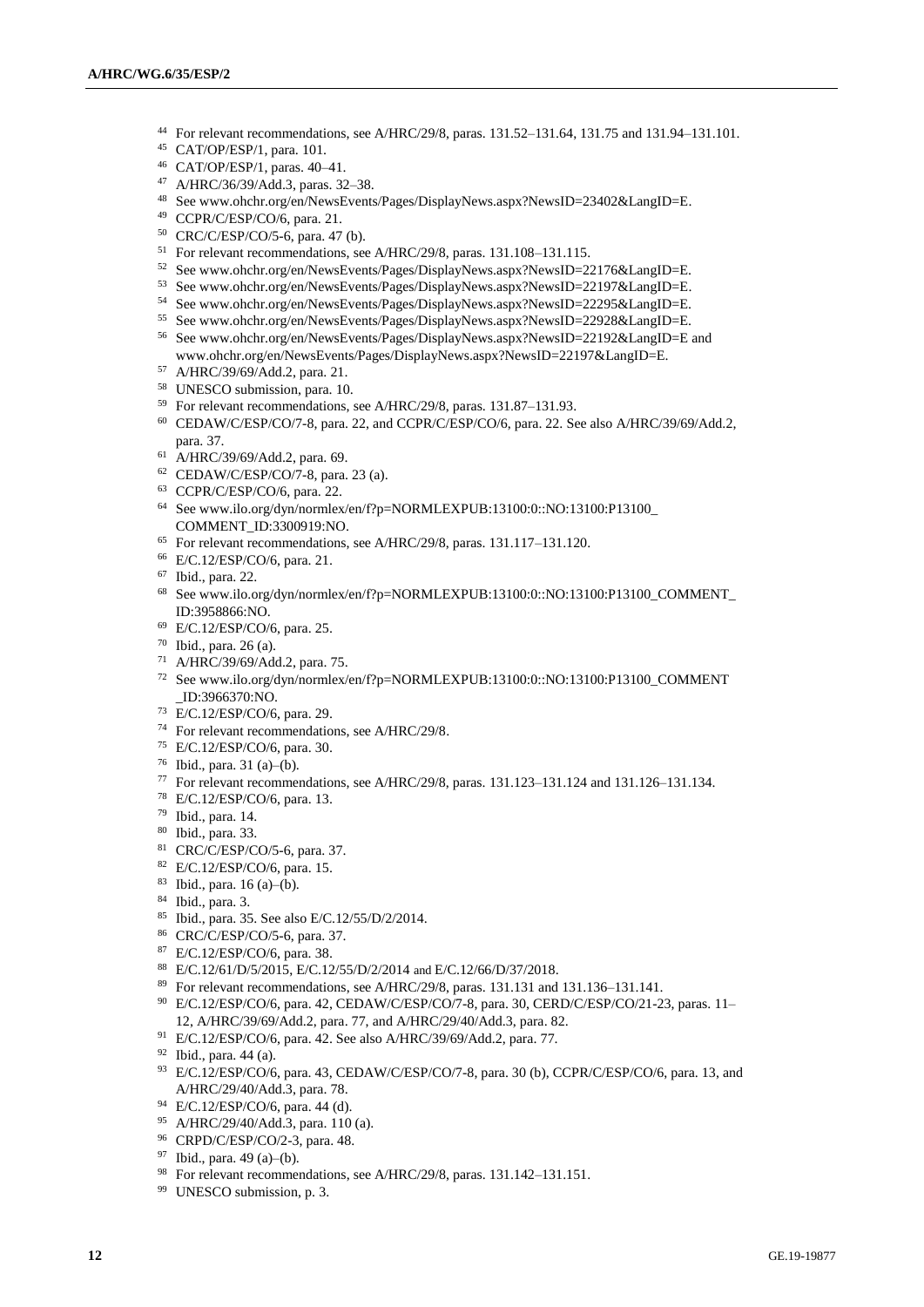- Ibid., p. 6. See also CRC/C/ESP/CO/5-6, para. 39.
- CRPD/C/ESP/CO/2-3, para. 45.
- CRPD/C/ESP/IR/1, paras. 75–77. See also CRPD/C/ESP/OIR/1.
- CRPD/C/ESP/CO/2-3, para. 47. See also CRC/C/ESP/CO/5-6, para. 31.
- E/C.12/ESP/CO/6, para. 46 (a).
- Ibid. and CRC/C/ESP/CO/5-6, para. 39. See also A/HRC/29/40/Add.3, para. 60, and [www.ohchr.org/en/NewsEvents/Pages/DisplayNews.aspx?NewsID=24116&LangID=E.](http://www.ohchr.org/en/NewsEvents/Pages/DisplayNews.aspx?NewsID=24116&LangID=E)
- E/C.12/ESP/CO/6, para. 47 (a).
- Ibid., para. 46 (c), CERD/C/ESP/CO/21-23, para. 31, A/HRC/39/69/Add.2, para. 43, and A/HRC/39/69/Add.4.
- E/C.12/ESP/CO/6, para. 47 (c), and CERD/C/ESP/CO/21-23, para. 32. See also CRC/C/ESP/CO/5-6, para. 40, and [www.ohchr.org/en/NewsEvents/Pages/DisplayNews.aspx?NewsID=24116&LangID=E.](http://www.ohchr.org/en/NewsEvents/Pages/DisplayNews.aspx?NewsID=24116&LangID=E)
- See www.ilo.org/dyn/normlex/en/f?p=NORMLEXPUB :13100:0::NO:13100:P13100\_COMMENT\_ID:3288701:NO.
- For relevant recommendations, see A/HRC/29/8, paras. 131.32, 131.34, 131.65–131.74 and 131.76– 131.83.
- CAT/C/ESP/CO/6, para. 6 (a), and CEDAW/C/ESP/CO/7-8, para. 4.
- CEDAW/C/ESP/CO/7-8, para. 20, and A/HRC/29/40/Add.3, para. 67.
- CEDAW/C/ESP/CO/7-8, para. 21 (a) and (c). See also CCPR/C/ESP/CO/6, para. 12, and CAT/C/ESP/CO/6, para. 21.
- See www.ohchr.org/en/NewsEvents/Pages/DisplayNews.aspx?NewsID=23849&LangID=E.
- A/HRC/29/40/Add.3, para. 98.
- Ibid., para. 62.
- E/C.12/ESP/CO/6, para. 19 and CEDAW/C/ESP/CO/7-8, para. 18.
- CEDAW/C/ESP/CO/7-8, para. 28.
- Ibid., para. 29 (a).
- A/HRC/29/40/Add.3, para. 107 (a) and (c).
- CEDAW/C/ESP/CO/7-8, para. 29 (c), E/C.12/ESP/CO/6, para. 24, and CCPR/C/ESP/CO/6, para. 11. See also www.ilo.org/dyn/normlex/en/f?p=NORMLEXPUB:13100:0::NO:13100:P13100\_ COMMENT\_ID:3958854:NO.
- CEDAW/C/ESP/CO/7-8, para. 24, and A/HRC/29/40/Add.3, para. 105.
- For relevant recommendations, see A/HRC/29/8, paras. 131.84–131.86.
- CRC/C/ESP/CO/5-6, para. 3.
- Ibid., para. 8.
- Ibid., para. 9.
- Ibid., para. 21.
- Ibid., para. 22 (a).
- Ibid., para. 23 (a)–(b).
- Ibid., para. 27 (a) and (c).
- Ibid., para. 28.
- Ibid., para. 13.
- UNESCO submission, p. 6.
- For relevant recommendations see A/HRC/29/8, paras. 131.152–131.157.
- CRPD/C/ESP/CO/2-3, para. 4 (a).
- Ibid., para. 5.
- Ibid., para. 51 (a) and (c).
- Ibid., para. 9.
- Ibid., para. 15.
- Ibid., para. 31 (a).
- Ibid., para. 18 (a).
- Ibid., para. 19.
- Ibid., para. 27 (a)–(b).
- CRPD/C/ESP/CO/2-3, para. 33, and CCPR/C/ESP/CO/6, para. 10.
- CRPD/C/ESP/CO/2-3, para. 34.
- For relevant recommendations, see A/HRC/29/8, paras. 131.158–131.160.
- See www.ohchr.org/en/NewsEvents/Pages/DisplayNews.aspx?NewsID=24116&LangID=E.
- CERD/C/ESP/CO/21-23, para. 23.
- Ibid., para. 24.
- E/C.12/ESP/CO/6, para. 50.
- See www.ohchr.org/en/NewsEvents/Pages/DisplayNews.aspx?NewsID=24116&LangID=E.
- A/HRC/39/69/Add.2, para. 24.
- Ibid., para. 63.
- Ibid., para. 79.